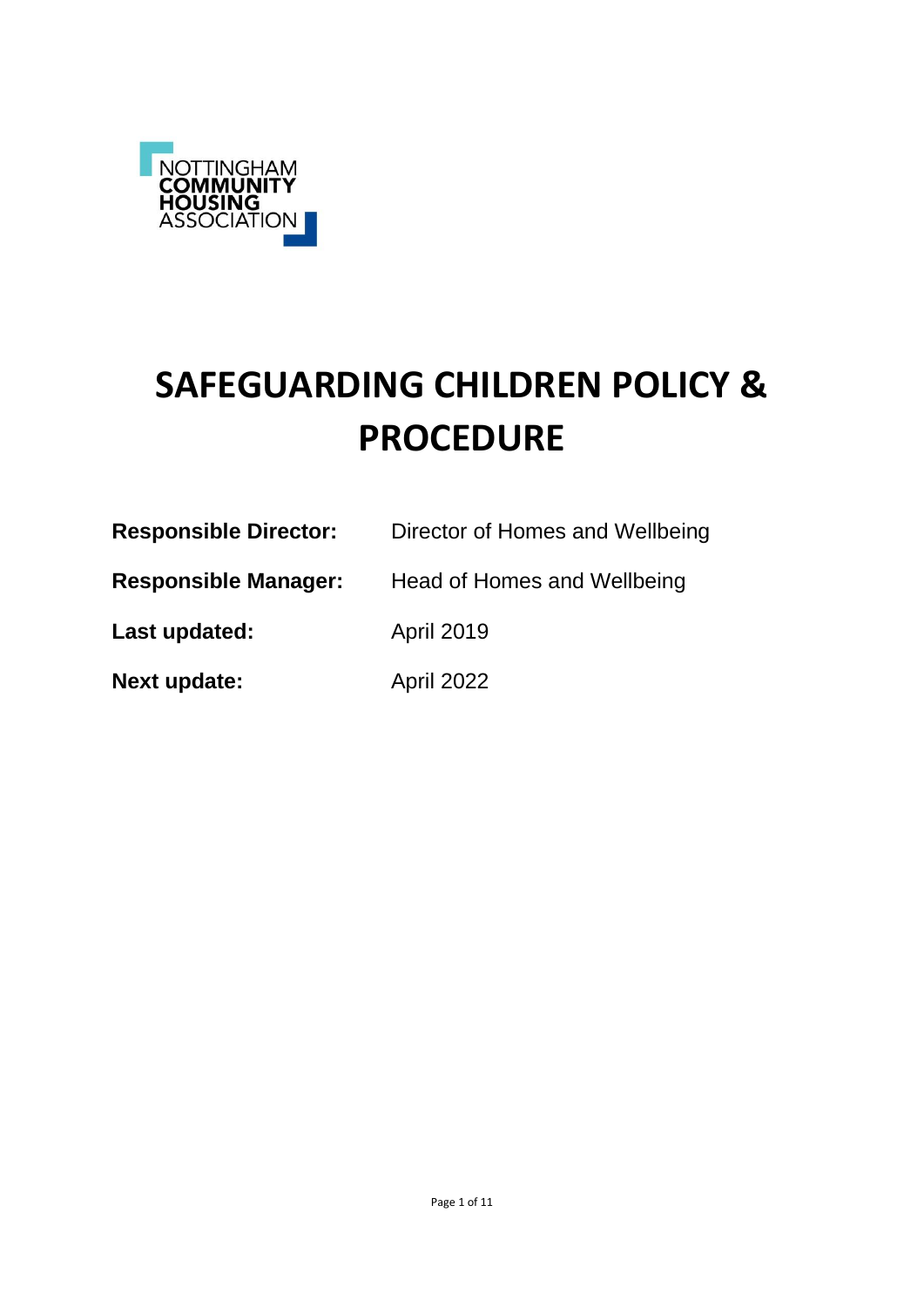# **1. Policy Statement**

1.1 NCHA is committed to ensuring the safety of the people who use our services. All persons have the right to live their lives free from violence and abuse. This includes children who live with our customers or have contact with our customers. These procedures apply to all children and young people under 18, as well as to unborn children when there is a concern that they may be at risk of harm after birth.

All children and young people have:

- The right to protection and freedom from all types of abuse
- The right to express views on any issues or decisions affecting them
- The right to a happy, healthy and secure childhood

A child/young person is never to blame for any abuse he/she may suffer.

Our procedures have been designed in line with the Safeguarding Children Boards of the local authorities we work with.

- 1.2 All staff have a duty to report suspicions or disclosures of abuse, and failure to do so is a failure in their duty of care. It should also be noted that when the death of a child is caused by suspected abuse or neglect, safeguarding procedures should be followed alongside any other relevant procedures.
- 1.3.1 No Smacking Statement
- 1.3.1 Whilst the vast majority of parents who use physical chastisement do not go on to seriously abuse their children, there have been tragic cases where punishments escalated from smacking children to hitting them with implements, punching and kicking them.
- 1.3.2 Physically punishing children demonstrates to children that violence is acceptable. Many research studies have shown that 'use of physical punishment in the family during childhood can lead to an increased probability of anti-social and violent behaviour in adolescence'.
- 1.3.3 As part of the sometimes difficult and challenging developmental progress of a child's integration into society and the need to establish what constitutes acceptable behaviour NCHA firmly believes in a No Smacking approach to the disciplining and teaching of children. This includes both the physical smacking act and the threat of smacking.
- 1.3.4 Staff must challenge the physical punishment of children. Other forms of punishment and discipline should be used instead of physical punishment. This may include taking away privileges e.g. toys and sweets.
- 1.3.5 Other agencies such as Health Visitors, Parent Line, Sure Start and Children's Services are available to offer support to parents/ carers who need support in managing their child(ren)'s behaviour.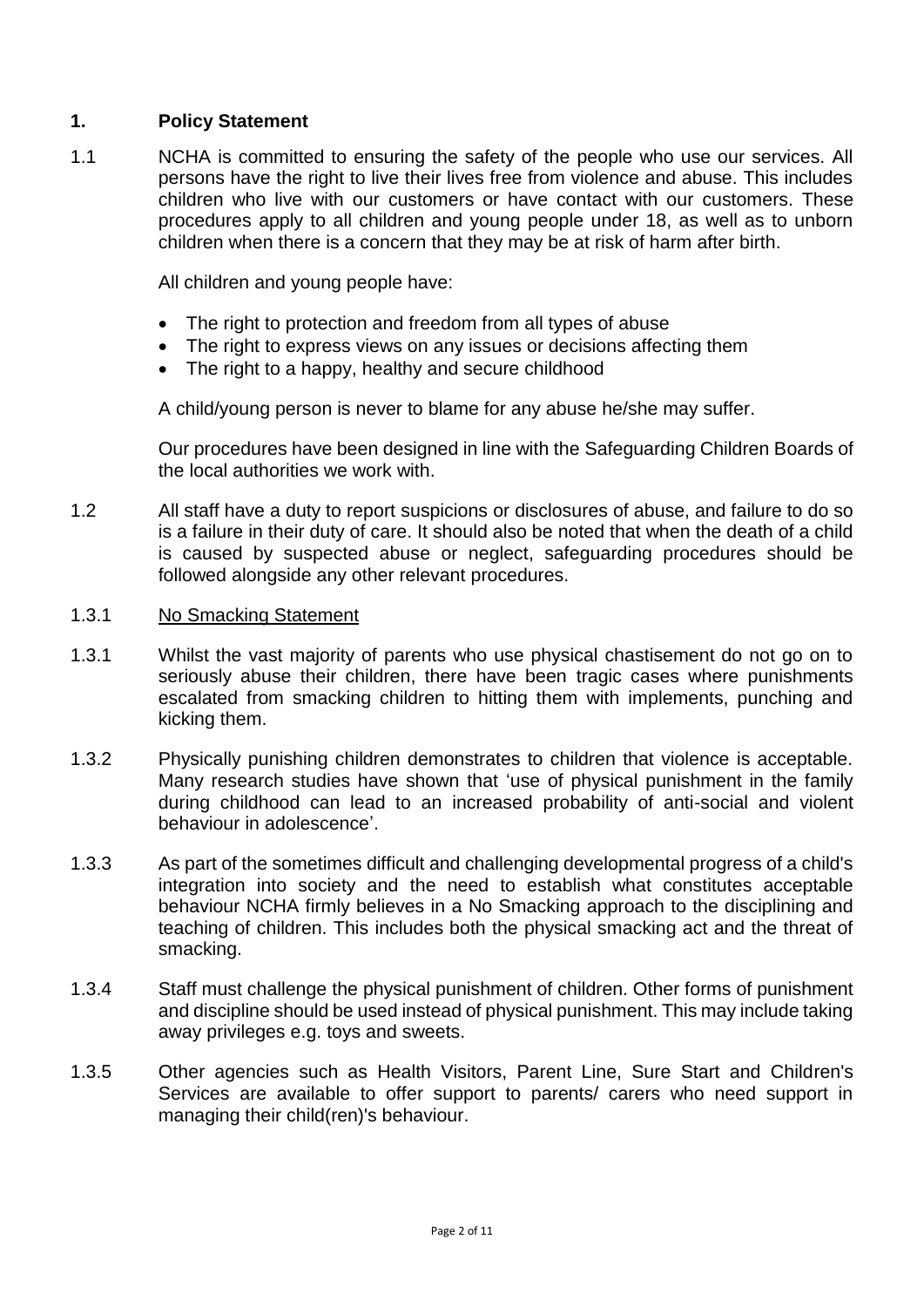- 1.4 All staff have a duty to:
	- Familiarise themselves with the policy and procedures
	- Attend child protection training if working with children/young people
	- Be aware of the forms of abuse and the signs / indicators of abuse
	- Raise any concerns on the safety of children
	- Know how to deal with a disclosure
	- Always take any child protection matters seriously and follow the correct procedures

# **2. Definitions**

- 2.1.1 Recognising Abuse
- 2.1.1 Child abuse occurs to children of both sexes and all ages, in all cultures, religions and social classes and to children with and without disabilities. All staff should be alert to signs that a child may be at risk of significant harm.
- 2.1.2 Other factors which may be present for parents or carers such as drug or alcohol misuse, learning disability, disability or chronic ill health, mental ill health, acute family stress such as domestic violence, homelessness, racial harassment or other discrimination can all seriously impact on a child's well being.
- 2.1.3 General considerations:
	- Identification of child abuse may be difficult, it normally requires both medical and social assessment
	- Several different types of child abuse may be present at the same time, e.g. a child who is being sexually abused may also be suffering physical abuse. When enquiring into one type of abuse staff need to be alert for signs of other potential abuse
	- Always listen carefully to the child pay particular attention to any spontaneous statement. In the case of children without speech or with limited language, pay attention to their signing or other means of expression, including behaviour and play
	- Any delay in seeking medical assistance or none being sought at all could be an indicator of abuse
	- Beware if explanation of an accident is vague, lacking detail, is inconsistent with the injury or what you know, or varies in version
	- Take note of inappropriate responses from parents or carers
	- Observe the child's interaction with parent particularly wariness, fear or watchfulness
	- E-safety should be an important consideration, this is defined as ensuring children and young people are safe whilst using all fixed and mobile technologies that children and young people may encounter, now and in the future, which allows them access to content and communications that could raise e-safety issues or pose risks to their wellbeing and safety.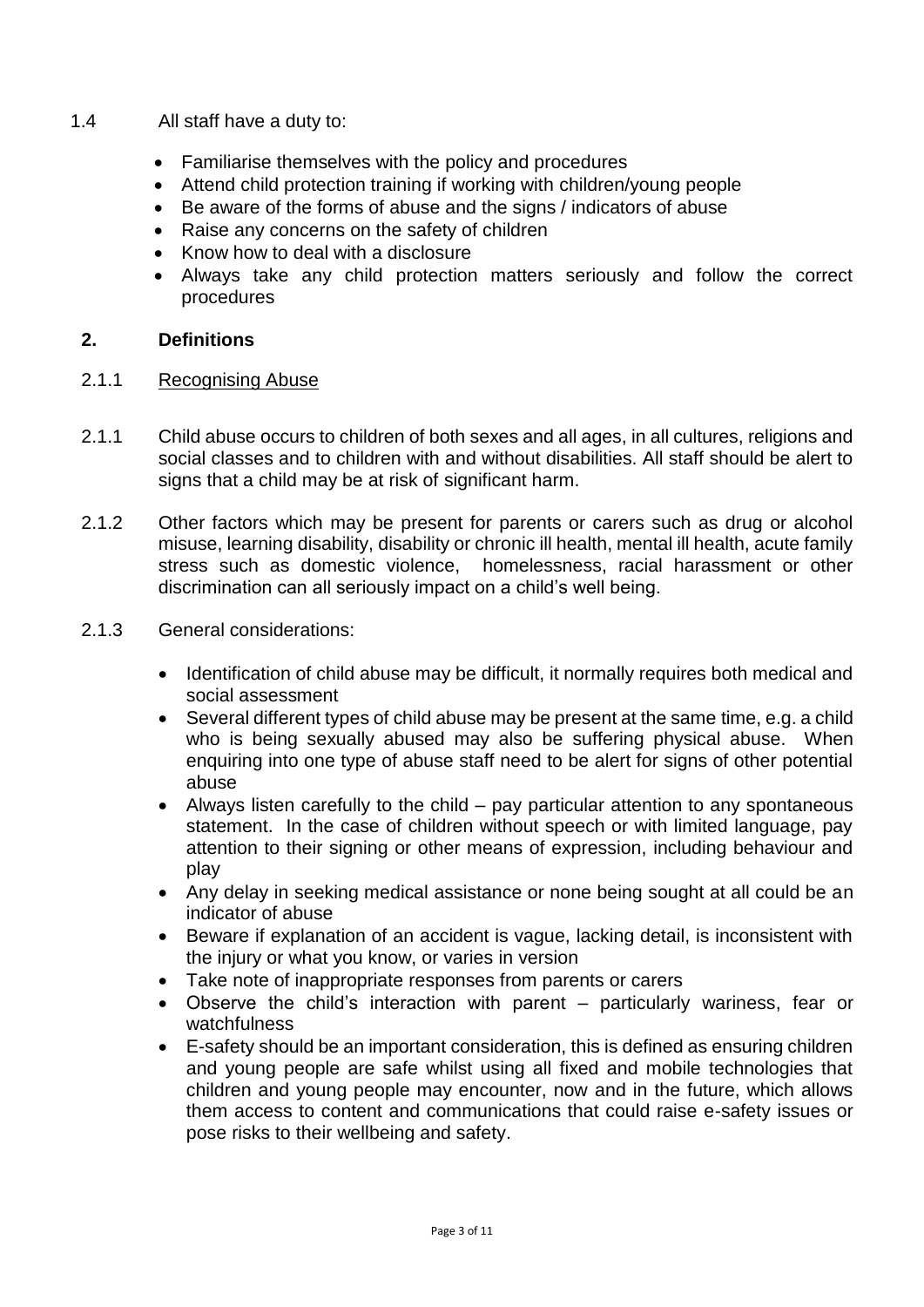## 2.2 Definitions of Abuse

- 2.2.1 There is no clear legal definition of 'child abuse' but there are laws to protect children from harm. For example local authorities and certain other agencies or organisations that come into contact with children have a legal duty to protect them if they are: under 18, and suffering, or are likely to suffer, significant harm. Harm to a child means ill treatment or damage to their health or development.
- 2.2.2 According to the The National Society for the Prevention of Cruelty to Children (NSPCC), Child abuse is any action by another person – adult or child – that causes significant harm to a child. It can be physical, sexual or emotional, but can just as often be about a lack of love, care and attention.

Specifically these include:

#### 2.2.3 Physical Abuse

Physical abuse occurs when somebody inflicts injuries on a child or knowingly does not prevent them. Examples of physical abuse include, hitting, shaking, kicking, smacking, punching, burning, scalding, hair pulling, biting, choking, poisoning, mutilating and attempted suffocation or drowning. Giving children alcohol and/ or inappropriate drugs would also constitute physical abuse. Abuse can also result from physical punishment or excessive discipline.

## 2.2.4 Sexual Abuse

This is defined as the sexual exploitation of children. It can include sexual intercourse, rape, buggery, digital penetration, penetration with a foreign object, child pornography, genital stimulation, touching, stroking, oral sex and forcing a child to witness sexual acts. Forms of abuse that appear to be less severe such as fondling may be used to groom a child for future sexual exploitation or may indicate that other forms of sexual abuse are already occurring. Sexual abuse typically involves a misuse of power that may be based on differences in ages, intellect, physical strength or understanding and may involve bribery and threats.

Sexual abuse includes non-contact activities, such as involving children in looking at, including online and with mobile phones, or in the production of, pornographic materials, watching sexual activities or encouraging children to behave in sexually inappropriate ways or grooming a child in preparation for abuse (including via the internet). Sexual abuse is not solely perpetrated by adult males. Women can also commit acts of sexual abuse, as can other children.

## 2.2.5 Psychological Abuse

This occurs when persistent or severe emotional ill treatment or rejection affects a child's emotional or behavioural development. Examples include terrorising a child by threatening physical injury or abandonment, forcing the child to witness domestic violence, chronic deprivation of access to social contact, exclusion, malicious taunting, racial abuse, humiliation (such as repeatedly telling the child that he/she is no good) continuous shouting, swearing, threats or verbal abuse and failing to provide any positive parental attention. Other forms of abuse always involve an element of emotional abuse, particularly threats. There is a tendency to assume that emotional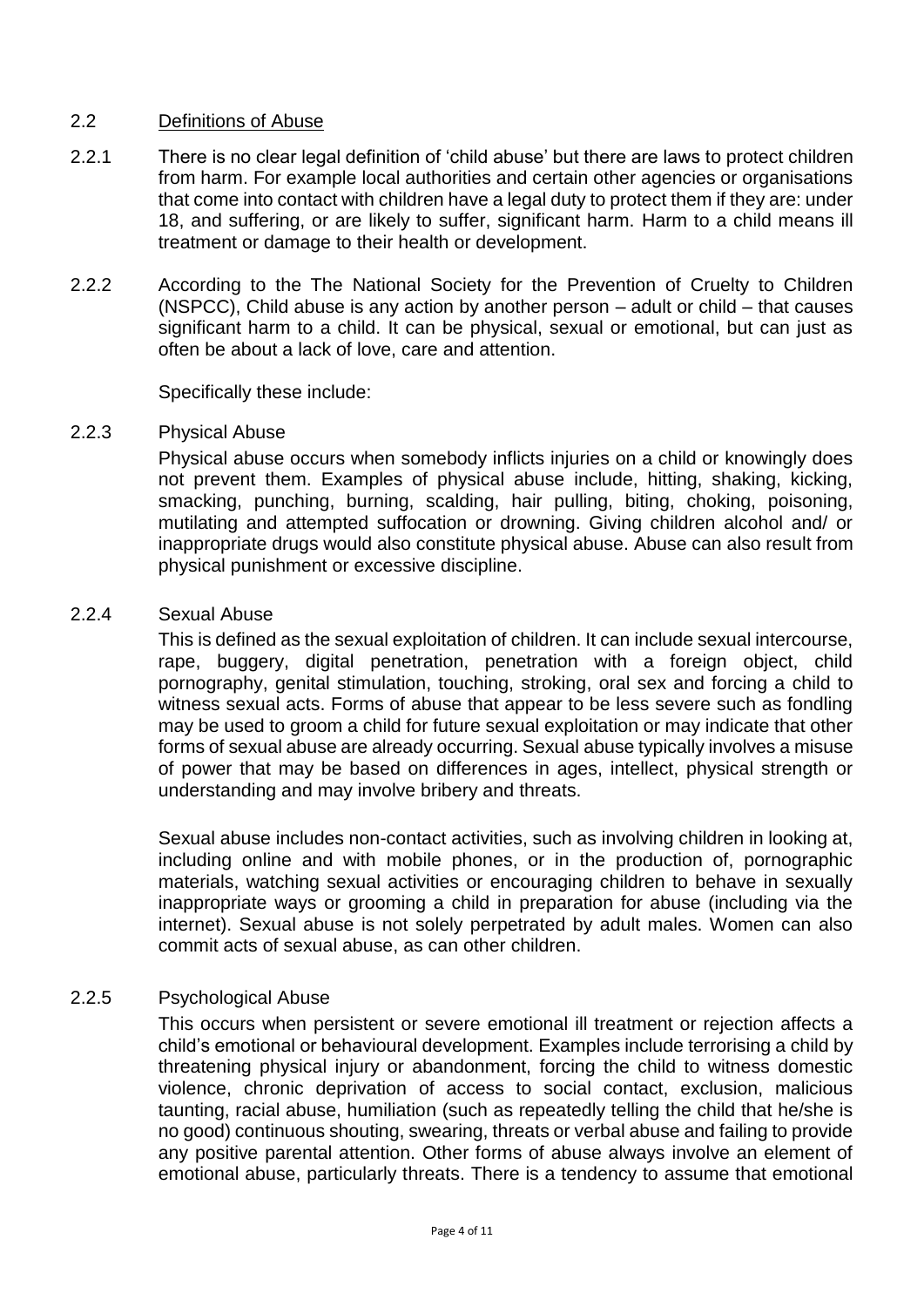abuse is less serious but the long term effects of emotional abuse on a child can be very serious.

# 2.2.6 Cyber bullying

Cyber bullying can be defined as 'the use of Information and Communications Technology (ICT), particularly mobile phones and the internet, deliberately to upset and intimidate someone else'. It can be an extension of face-to-face bullying, with technology providing the bully with another route to harass their target. However, it differs in several significant ways from other kinds of bullying: the invasion of home and personal space; the difficulty in controlling electronically circulated messages, the size of the audience, perceived anonymity, and even the profile of the person doing the bullying and their target. Research into the extent of cyber bullying indicates that it is a feature of many young people's lives.

Cyber bullying takes different forms: threats and intimidation, harassment or 'cyberstalking' (e.g. repeatedly sending unwanted texts or instant messages) vilification/defamation; exclusion or peer rejection, impersonation, unauthorised publication of private information or images (for example, images that have been misleadingly referred to as 'happy slapping'), and manipulation.

# 2.2.7 Financial or Material

Including theft, fraud, exploitation, pressure in connection with wills, property or inheritance or financial transactions, or the misuse or misappropriation of property, possessions or benefits. In the cases of potential financial abuse, the issue of capacity under the Mental Capacity Act 2005 should be considered (see section 4 Role of Referrer).

# 2.2.8 Neglect and Acts of Omission

Neglect is the severe or persistent failure to meet the essential needs of a child or to protect the child from danger. It includes the repeated failure to attend to the physical and developmental needs of the child and may include failing to provide warmth, clothing, food or consistent care or failing to meet the educational or medical needs of the child. A lack of supervision may expose the child to danger (such as a fall or traffic). Severe neglect can result in the significant impairment of the child's health or development, including failure to thrive. Self-neglect is not in itself a safeguarding incident. If however a provider of support (NCHA or another provider) fails to support a child (including working with their parent on the same issue) around their self harm or signpost them to appropriate services then it is possible that a safeguarding alert and referral could take place with the alleged perpetrator being the provider.

# 2.2.9 Organisational Abuse (formerly Institutional Abuse)

Is the mistreatment of people brought about by poor or inadequate care or support or systematic poor practice that affects the whole care setting. It occurs when the individual's wishes and needs are sacrificed for the smooth running of a group, service or organisation.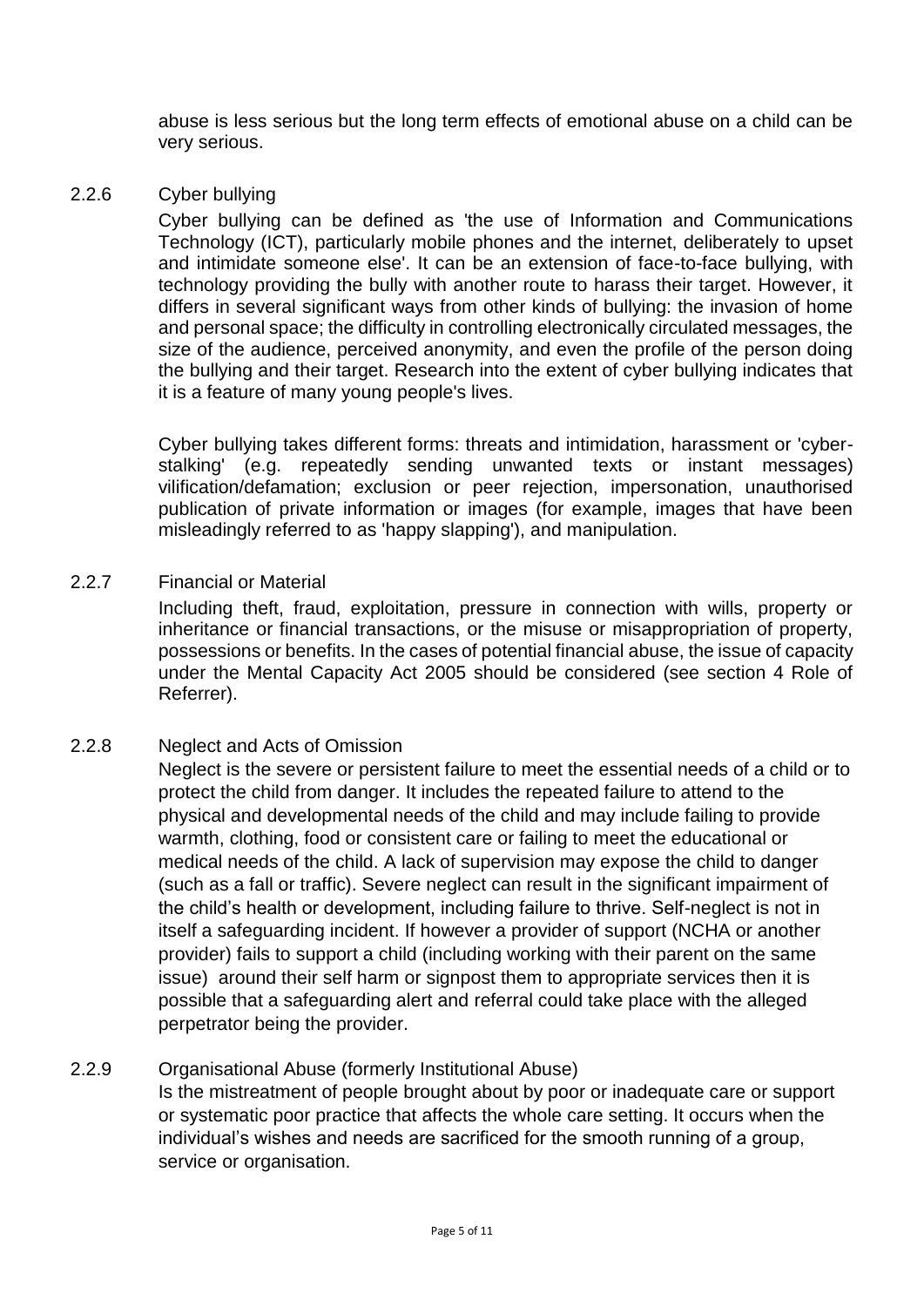## 2.2.10 Discriminatory

Including abuse that is racist, sexist, based on a persons disability or culture and other forms of harassment. Slurs or similar treatment.

## 2.2.11 Modern Slavery

Encompasses slavery, human trafficking; forced labour and domestic servitude. Traffickers and slave masters use whatever means they have at their disposal to coerce, deceive and force individuals into a life of abuse, servitude and inhumane treatment.

## 2.2.12 Self Neglect

This covers a wide range of behaviour neglecting to care for one's personal hygiene, health or surroundings and includes behaviour such as hoarding.

## 2.2.13 Domestic Violence

Domestic Violence and Abuse is defined as any incident of threatening behaviour, violence or abuse (psychological, physical, sexual, financial or emotional) which forms a pattern of coercive and controlling behaviour by persons who have been intimate partners or family members regardless of sexuality or gender. This can include forced marriages and 'honour crimes'.

#### 2.3 Potential Indicators of Abuse

- 2.3.1 The following define the signs or indicators of different types of abuse. They are an indication of common signs, however, children are all individual and may behave in quite unique ways. Always consider if the child is behaving unusually and seems out of character or comes into the project already showing certain indicators.
- 2.3.2 Potential Indicators of Physical Abuse:
	- Unexplained injuries, bruises, burns, bites and scars
	- Bruises to the eyes, mouth or ears
	- Bruises of different ages in the same place
	- Outline bruises (prints of hands, belts, shoes etc.)
	- Bruises to non mobile babies, particularly trunk/ arms/ face
	- Refusal to discuss injuries
	- Untreated injuries and scars that indicate the child did not receive medical attention
	- Teeth marks (more than 3cm across are unlikely to have been made by another child)
	- Admission of punishment which appears excessive
	- Fear of parents being contacted or of returning home
	- Bald patches
	- Withdrawal from physical contact
	- Arms and legs kept covered in hot weather
	- Fear of medical help
	- Self-destructive tendencies
	- Aggression towards others
	- Chronic running away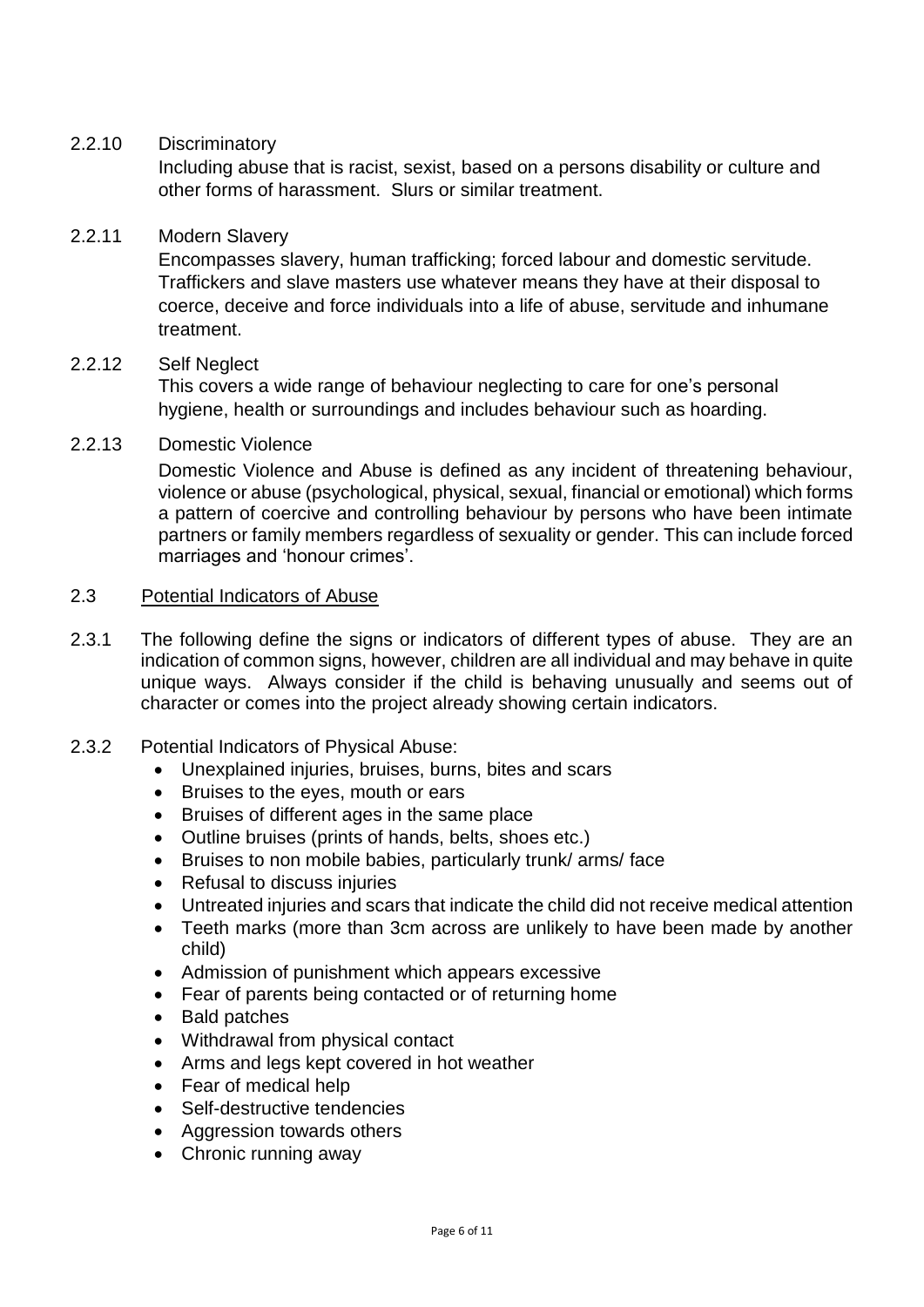- 2.3.3 Potential Indicators of Sexual Abuse:
	- Become insecure or cling to parent in a fearful way
	- Show extreme fear of a particular person
	- Cry hysterically when their nappy is changed
	- Become hysterical when clothing is removed, particularly underclothes
	- Have some physical signs in the genital or anal areas e.g. smell of semen
	- Having soreness or bleeding in the throat, anal or genital areas
	- Regress to a much younger behaviour pattern
	- Behave in a way sexually inappropriate to their age, being obsessed with sexual matters as opposed to normal exploration
	- Stare blankly, seem unhappy, confused or sad
	- Become withdrawn, stop eating, have chronic nightmares, begin wetting again when previously dry
	- Playing out sexual acts in a too knowledgeable way with dolls or other children
	- Produce drawings of sex organs such as erect penises
	- Stop enjoying activities with other children, such as stories and games
	- Seem to be bothered or worried, but won't say why as if keeping a secret
	- Change from being happy and active to being withdrawn and fearful
	- Repeat obscene words of phrases said by the abuser
	- Say repeatedly that they are bad, dirty or wicked
	- Become aggressive and hurtful
	- Act in a sexually inappropriate way towards adults
- 2.3.4 Potential Indicators of Emotional Abuse:
	- Physical, mental and emotional development lags
	- Admission of punishment which appears excessive
	- Over-reaction to mistakes
	- Sudden speech disorders
	- Fear of new situations
	- Inappropriate emotional responses to painful situations
	- Neurotic behaviour e.g. rocking, hair twisting, thumb sucking
	- Self mutilation
	- Fear of parents being contacted
	- Extreme of passivity or aggression
	- Drug/solvent abuse
	- Chronic running away
	- Compulsive stealing
- 2.3.5 Potential Indicators of Neglect and Acts of Omission:
	- Constant hunger
	- Poor personal hygiene
	- Constant tiredness
	- Poor state of clothing
	- Emaciation
	- Frequent lateness or non-attendance at school
	- Untreated medical problems
	- Destructive tendencies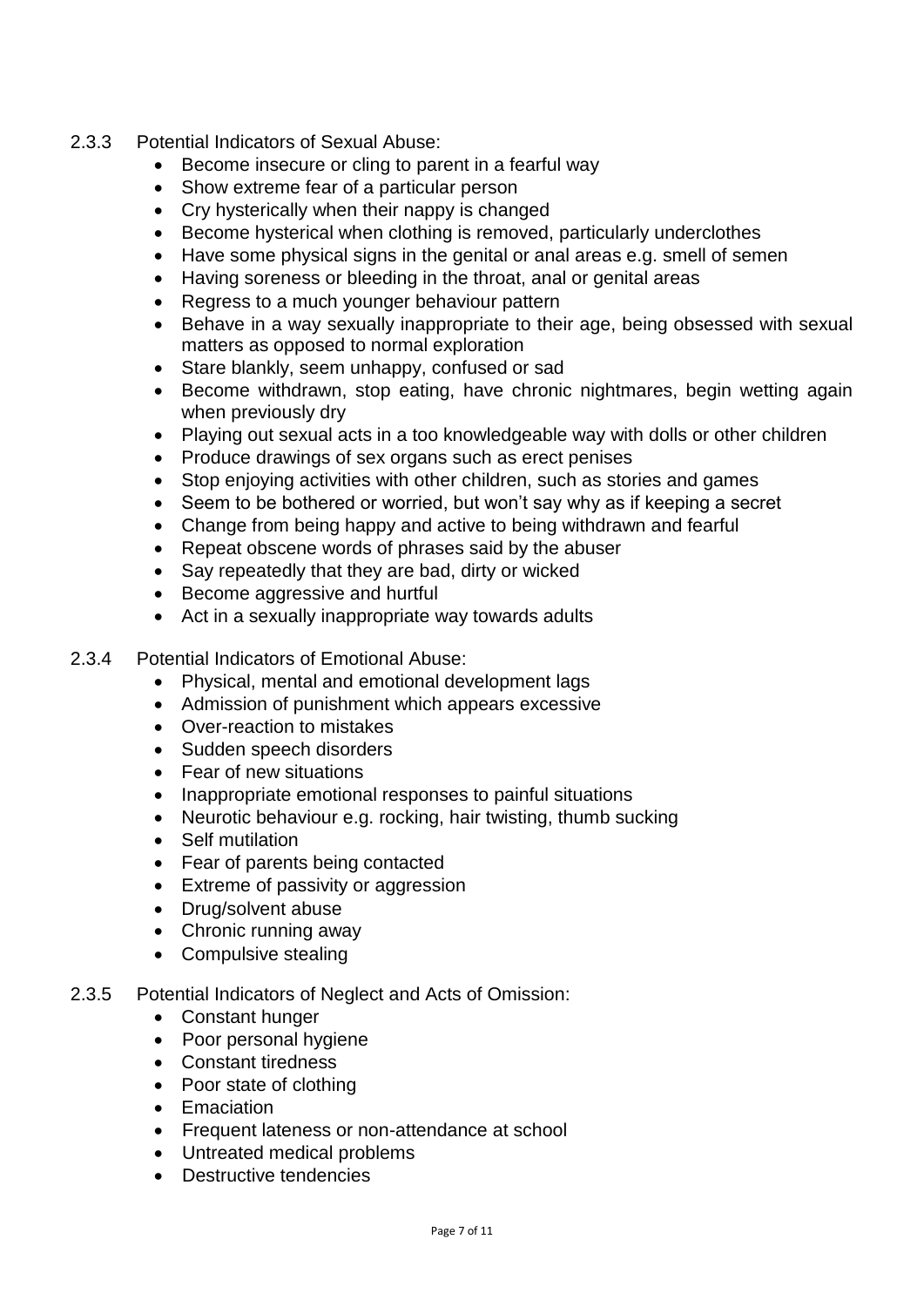- Low self-esteem
- Neurotic behaviour e.g. rocking, hair twisting, thumb sucking
- No social relationships
- Chronic running away
- Compulsive stealing
- Scavenging for food and clothes
- 2.3.6 Potential Indicators of Discriminatory Abuse
	- Lack of respect shown to an individual
	- Signs of a sub-standard service offered to an individual
	- Repeated exclusion from rights afforded to citizens such as health, education, employment, criminal justice and civic status
- 2.3.7 Potential Indicators of Modern Slavery
	- Show signs of consistent abuse or have untreated health issues.
	- Have no identification documents in their personal possession, and little or no finances of their own.
	- Be unwilling to talk without a more 'senior', controlling person around who may act as their translator.
	- Sleep in a cramped, unhygienic room in a building that they are unable to freely leave.
	- Be unable to leave their place of work to find different employment, and fear that bad things may happen if they do.
	- Be charged for accommodation or transport by their employers as a condition of their employment at an unrealistic and inflated cost which is deducted from their wages.
- 2.3.8 Potential Indicators of Self Neglect
	- Hoarding, neglect of personal hygiene and surroundings
- 2.3.9 Potential Indicator of Domestic Violence
	- Physical injuries
	- Depression
	- Withdrawn
	- Fearful
- 2.4 Child Sexual Exploitation
- 2.4.1 Definition of Child Sexual Exploitation (a form of child abuse)

*"The sexual exploitation of children and young people under 18 involves exploitative contexts and relationships where young people (or a third person or persons) receive 'something' (e.g. food, accommodation, drugs, alcohol, cigarettes, affection, gifts, money) as a result of performing, and/or others performing on them, sexual activities.*

*Child sexual exploitation can occur through use of technology without the child's immediate recognition, for example the persuasion to post sexual images on the internet/mobile phones without immediate payment or gain. In all cases those exploiting the child/young person have power over them by virtue of their age, gender, intellect,*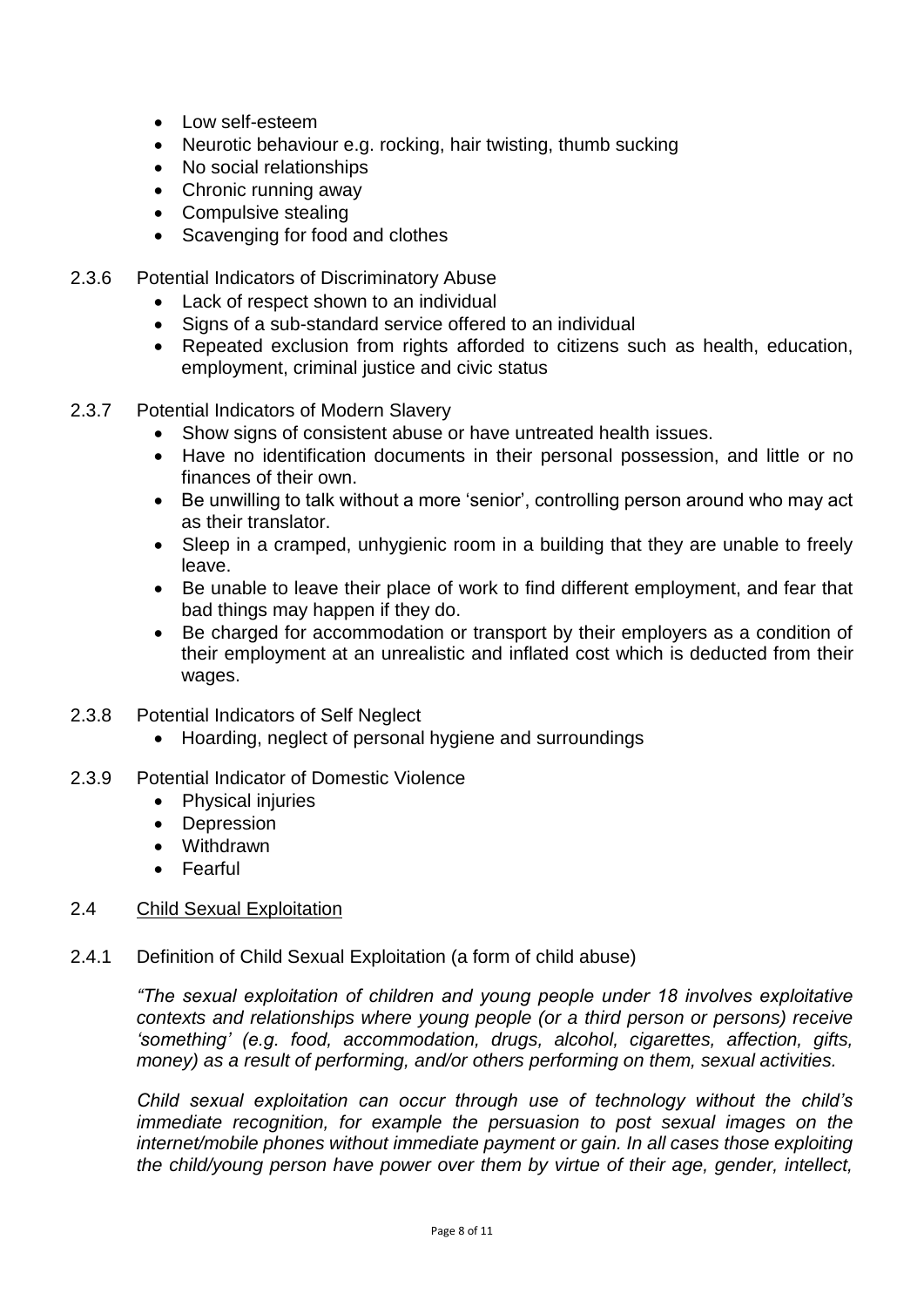*physical strength and/or economic or other resources. Violence, coercion and intimidation are common, involvement in exploitative relationships being characterised in the main by the child or young persons limited availability of choice resulting from their social/economic and/or emotional vulnerability"* (Source: Department for Education 2012).

- 2.4.2 The Barnados 'Puppet on a String' report (January 2011) identified three broad categories of child sexual exploitation described as:
	- Inappropriate relationships (e.g. a 14 year old in a sexual relationship with a 20 year old partner)
	- 'Boyfriend' model of exploitation and peer exploitation (e.g. an older boyfriend introducing a younger partner to his peers (often fellow gang members) in return for sexual favours in return for money, drugs, alcohol or 'gifts')
	- Organised / networked sexual exploitation or trafficking (e.g. established groups of older males targeting and grooming children at risk from troubled backgrounds, often by digital communication in order to exploit them sexually, often using the victims to recruit other young people in return for money, drugs, alcohol or 'gifts')

## **The fact that a young person is 16 or 17 years old should not be taken as a sign they are no longer at risk of sexual exploitation.**

- 2.4.3 The factors below are recognised as factors linked to sexual exploitation. It is not an exhaustive list and each indicator is not in itself proof of involvement in child sexual exploitation. Concerns should increase the more indicators which are present although one single indicator alone may in itself be significant. Staff should use their judgment when considering these factors. They are:
	- Health physical symptoms e.g. bruising, chronic fatigue, recurring or multiple sexually transmitted infections; pregnancy and/or seeking a termination of pregnancy; evidence of drug, alcohol or substance misuse; sexually risky behaviour
	- Education truancy; disengagement with education; considerable change in performance at school
	- Emotional and behavioural development volatile behaviour exhibiting extreme array of mood swings or use of abusive language; involvement in petty crime; secretive behaviour eg about internet use, entering or leaving vehicles driven by unknown adults; anti-social behaviour, sexualised language, sexually offending behaviour
	- Identity low self-image; low self-esteem; self-harm; eating disorder; promiscuity; or lack of confidence
	- Family and social relationships hostility in relationship with parents, carers and/or other family members; physical aggressions towards parents, siblings, pets, teachers or peers; placement breakdown; detachment from age appropriate activities; association with other young people who are known to be sexually exploited; sexual relationship with a significantly older person; unexplained relationships with older adults (e.g. through letters, texts, internet links); staying out overnight or returning late with no plausible explanation; persistently missing or missing with no known home base; returning after having been missing looking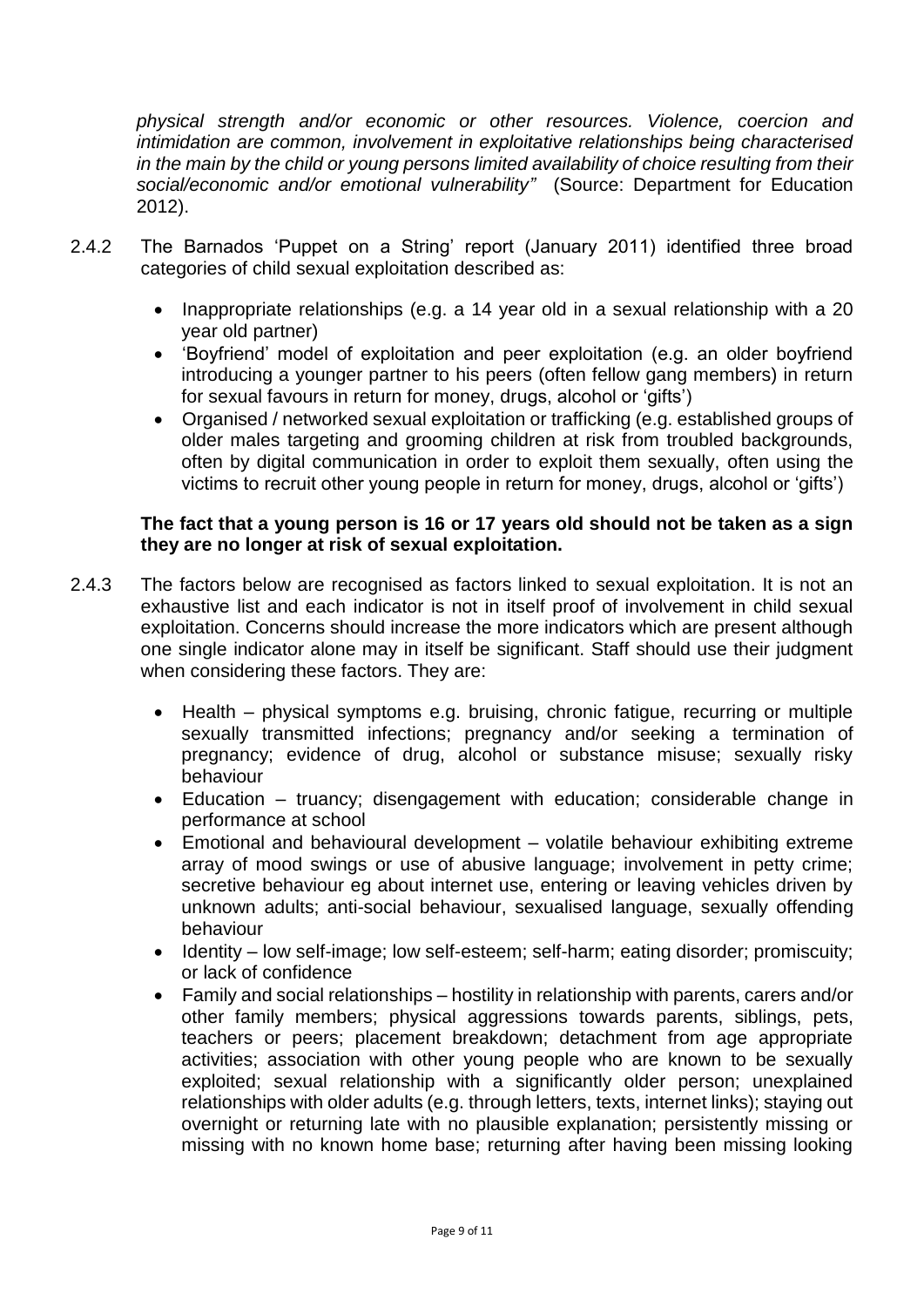well cared for with no known home base; going missing and being found in an area where the child has no known links

- Social presentation change in appearance; leaving home in clothing unusual for the child e.g. inappropriate for age
- Parental capacity family history of parental neglect or abuse
- Family and environmental factors family history of domestic violence pattern of homelessness
- Income possession of large amounts of money with no plausible explanation, acquisition of expensive clothes, mobile phones or other possessions without plausible explanation; accounts of social activities with no plausible explanation of the source of necessary funding
- Social integration frequenting known high-risk areas or going to addresses of concern
- 2.4.4 The Office of Children's Commissioners have also produced a comprehensive list of warning signs which can be used as a vulnerabilities checklist. This promotes awareness of 'softer' intelligence. The following are typical vulnerabilities in children prior to abuse:
	- Living in a chaotic or dysfunctional household (including parental substance use, domestic violence, parental mental health issues, parental criminality)
	- History of abuse (including familial child sexual abuse, risk of forced marriage, risk of 'honour'-based violence, physical and emotional abuse and neglect)
	- Recent bereavement or loss
	- Gang association either through relatives, peers or intimate relationships (in cases of gang associated CSE only)
	- Attending school with young people who are sexually exploited
	- Learning disabilities
	- Unsure about their sexual orientation or unable to disclose sexual orientation to their families
	- Friends with young people who are sexually exploited
	- Homeless
	- Lacking friends from the same age group
	- Living in a gang neighbourhood
	- Living in residential care
	- Living in hostel, bed and breakfast accommodation or a foyer
	- Low self-esteem or self-confidence
	- Young carer
- 2.4.5 Evidence shows that any child displaying several vulnerabilities from the above lists should be considered to be at high risk of sexual exploitation. Professionals should immediately start an investigation to determine the risk, along with preventative and protective action as required.
- 2.4.6 The use of media and technology is now a common feature of the social activity of most young people. Smart-phones, laptops and tablets can all be used to exchange information verbally, by text, e mail and most commonly through mechanisms such as Blackberry Messenger, Facebook etc. The use of electronic media presents considerable opportunities to abusers and provides powerful tools with which to groom